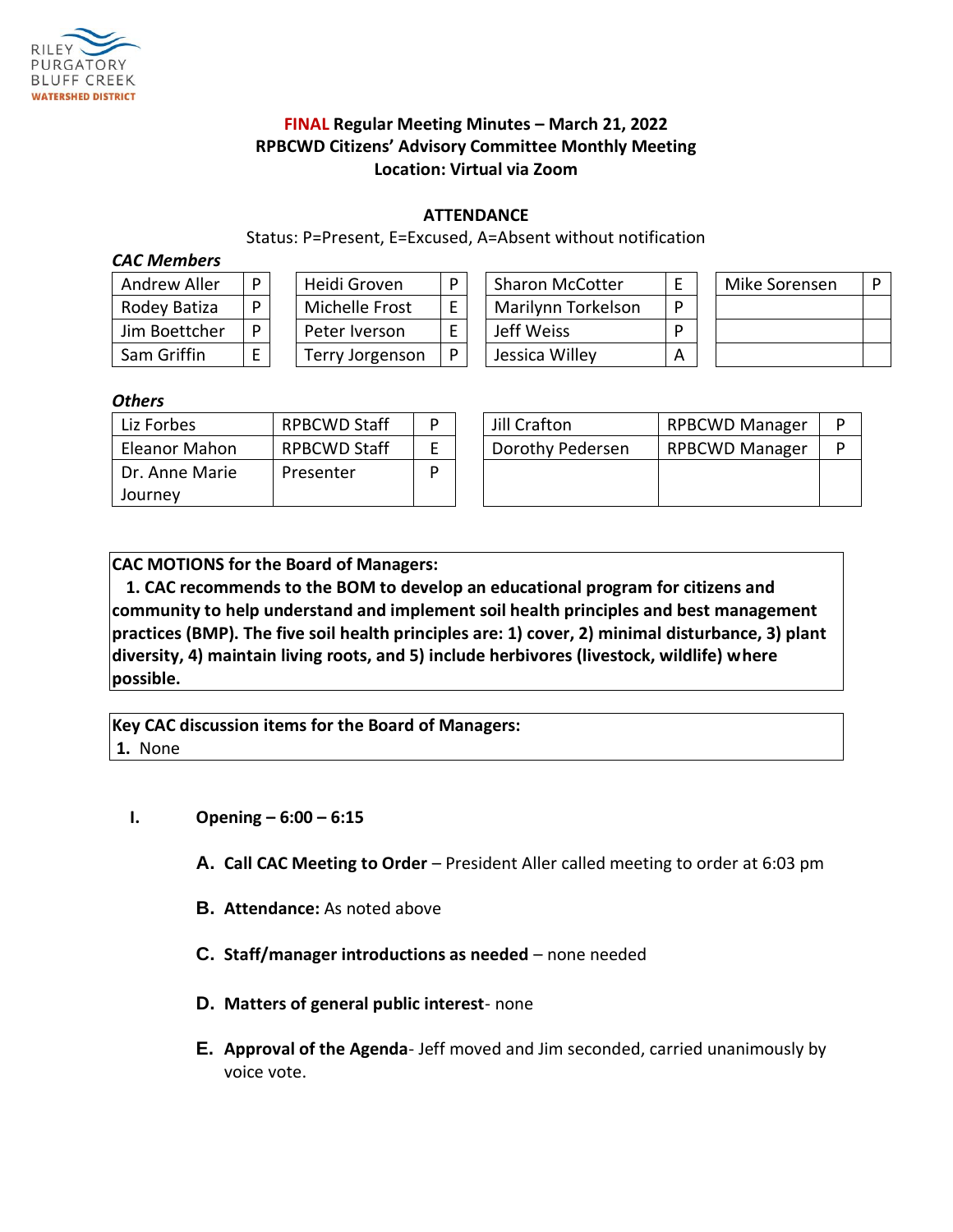

- **F. Designate timekeeper**-Liz, with President Aller as alternate.
- **G. Approval of previous CAC meeting minutes** Jim moved, Rodey seconded, carried unanimously by voice vote.

### **II. Board Meeting Recap and Discussion (Marilynn)**- 6:08

**A.** Highlights: Marilynn noted that the BOM meeting minutes should be posted in a timely manner- minutes for several passed meetings have still not been posted apparently (Note from Liz: Typically only Regular Meeting minutes approved by the BOM are posted on website; minutes from Jan 2022 are most recent available; Feb minutes pending). Marilynn presented to the BOM the CAC motion from last meeting regarding environmentally delicate areas such as Miller Spring. The BOM agreed to put the motion on the agenda for a future meeting. New evidence was presented for the failure of saturated soil horizons near creeks.

A memo was presented showing three instances of work on shorelines without proper permits. Two were in Chanhassen, involving demo and rebuilding of a home. Another in Eden Prairie involving rip rap with no permit. As "eyes & ears" of RPBCWD, CAC can help report non-permitted projects if there was a way to see if a permit was pulled. Would it be possible for the CAC to check on whether permits are available when this sort of work is in progress? Resolution 22-022 was approved, involving sprinklers for a groundwater conservation grant for the City of Chanhassen.

New District Administrator: Mark Casey leading search for permanent District Admin and spoke March 2 BOM meeting. Final candidate for District Administrator will be presented at an open meeting of the BOM on May 26. Open meeting to make selection, then closed meeting for interviews and questions. Also, CAC will be asked for input. Candidates to submit short video presentations which could be viewed by CAC.

Dr. Ray Newman from the University of Minnesota has been studying aquatic invasive species, both plants and animals, in Lake Riley, Staring Lake, and Lake Susan. A presentation of his results was on the BOM agenda. Although this seems to duplicate WD activities, such as those of Josh Maxwell, Josh feels that these studies are valuable, and Josh is supportive of these efforts. Dr. Newman has prepared a 2021 report which was presented March 5. Manager Koch proposed a motion that Riley Creek be looked at to study erosion that is going on. The motion passed. Marilynn noted that the minutes of the meeting will eventually be posted, with links to all the documents mentioned.

- **B.** Response on CAC recommendation to the Board: None
- **C.** New Advisory Topics from the Board: None
- **III. Program and Project Updates – 6:25 - 7:25**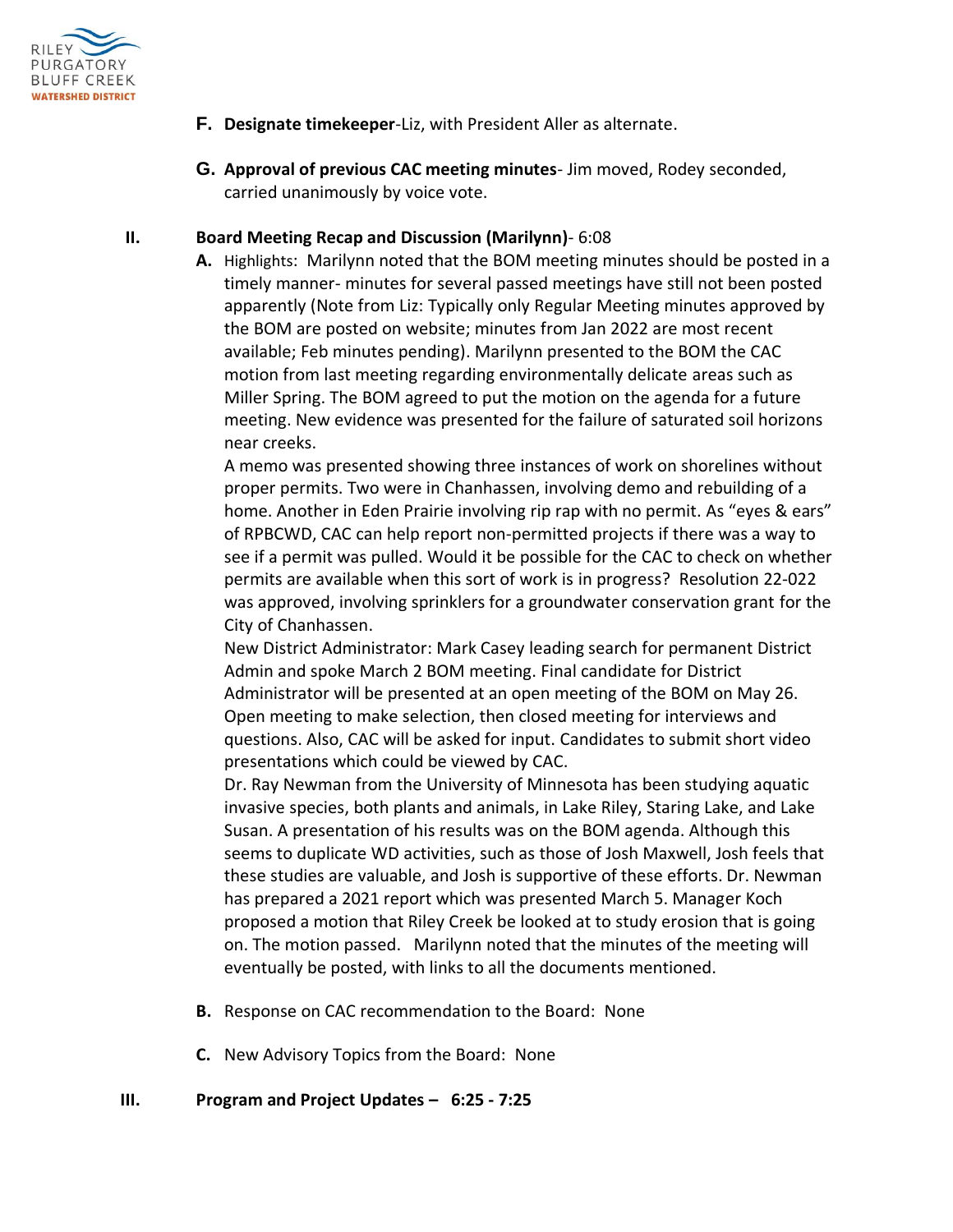

- **A. Background Presentation on Advisory Topics from Board of Managers** None
- **B. Advisory Topics Recommendations for Board of Managers** done last time

## **C. District Project Updates**

- 1. Annual Report- The District's 2021 Annual Report will be presented to the BOM at their April meeting. The report is due to BWSR at the end of April. The report is almost complete and is about 70 pages long. It is unusually complete and includes numerous very informative images and photos.
- 2. It was also noted that Josh intends to hire new interns to learn about and do field work this summer.

## **D. Learning Presentation – 6:30 pm**

1. Dr. Ann Marie Journey gave a presentation entitled "The Earth (soil, dirt) Beneath our Feet". The presentation was recorded and available on the RPBCWD YouTube channel: [https://youtu.be/8aUQn0\\_NK3I.](https://youtu.be/8aUQn0_NK3I) Presentation was extremely interesting and was very well- received. The presentation was followed by about 30 minutes of questions from CAC members.

## **IV. CAC Process and Function**

**A.** Propose action item for BOM to schedule joint BOM-CAC meeting (work session) to include discussion of BOM-CAC communication process. CAC should follow up with Terry to see if we have additional action items for BOM. There was also discussion about the CAC's role in making more information regarding soil health available to the community and individuals. Marilynn suggested that CAC should make the information presented by Dr. Journey available more widely. President Aller strongly concurred and proposed this sort of outreach as a major goal of his Presidency. It was noted that perhaps only ~5% of the population of the watershed district was aware of the existence of the Watershed District, its activities, and concerns about water quality.

## **V. Future Meetings: planning and topics**

- **A.** 10 Year Plan Update: Overview/requirements. Wait for the Administrator to update.
- **B.** Part 2: Rules application (Terry)
- **C.** CAC/community education approach- There was considerable discussion regarding an outreach program to make information on soil health more readily available to everyone. Marilynn made a motion that was seconded by Heidi: Motion: CAC recommends to the BOM to develop an educational program for citizens and community to help understand and implement soil health principles and best management practices (BMP). The five soil health principles are: 1) cover, 2) minimal disturbance, 3) plant diversity, 4) maintain living roots, and 5) include herbivores (livestock, wildlife) where possible. The motion passed unanimously by voice vote.